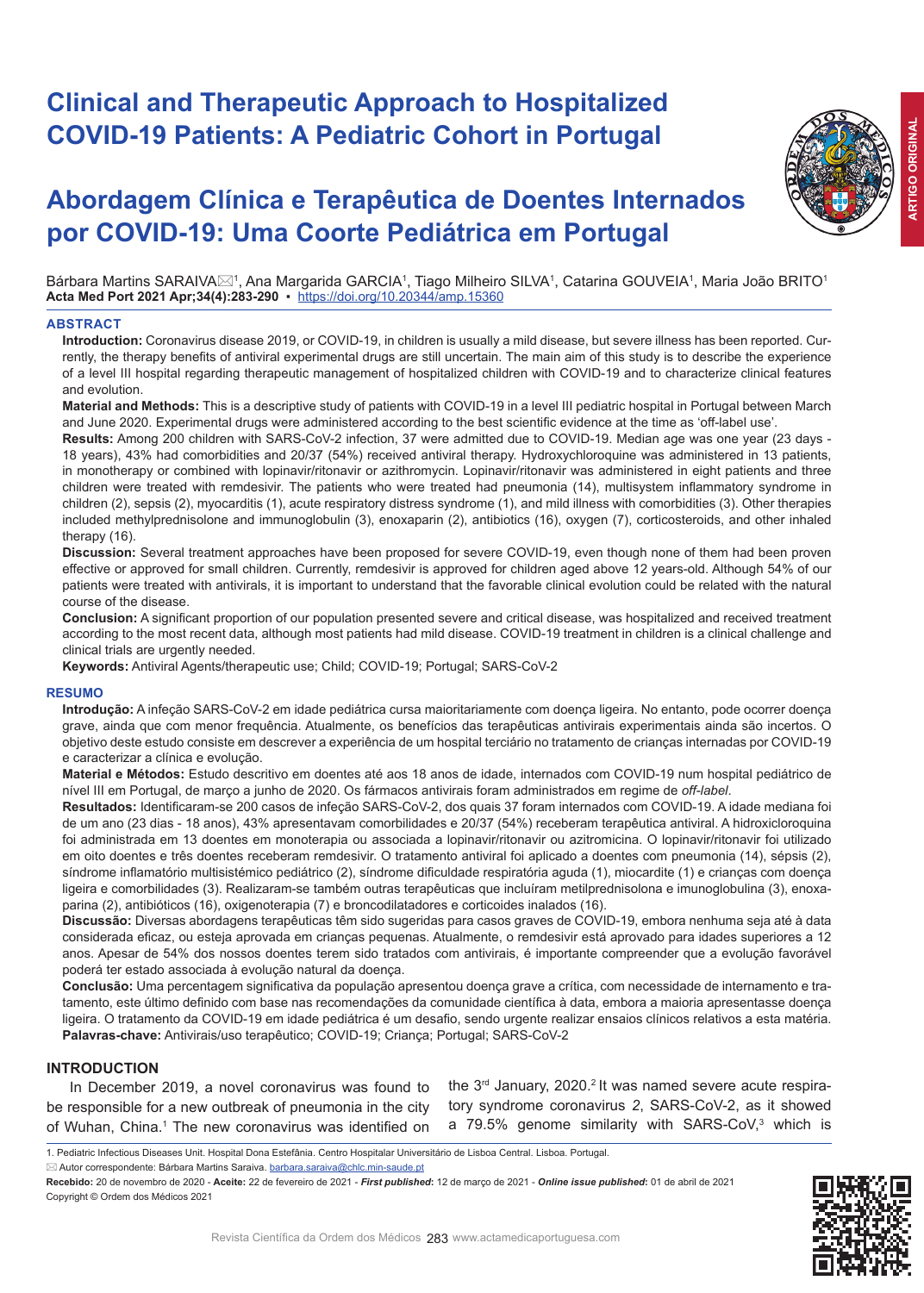responsible for coronavirus disease-2019, COVID-19.1

A pandemic was declared on the 11<sup>th</sup> March, 2020<sup>4</sup> and the first COVID-19 case in Portugal was confirmed on the 2<sup>nd</sup> March.<sup>5</sup> Until 23<sup>th</sup> of February, 2021, 111 419 939 cases have been diagnosed worldwide, with 2 470 772 deaths.<sup>6</sup> At the same time, in Portugal, 14.82% of COVID-19 cases were diagnosed in children.<sup>5</sup>

COVID-19 usually presents as a mild illness in children.7,8 Although less frequently, children can present severe illness, requiring hospitalization,<sup>8,9</sup> and a novel multisystem inflammatory syndrome in children (MIS-C) was observed with severe cases overlapping toxic shock syndrome and atypical Kawasaki disease.<sup>10,11</sup>

Treatments previously used in SARS-CoV, MERS-CoV, and Ebola virus were initially considered for COVID-1912 and at least two hundred drugs are being researched.13 Different treatment approaches are being adopted by each country,<sup>14</sup> and even the World Health Organization (WHO) recommendations primarily focus on supportive management.<sup>13-15</sup> At the moment, in Portugal, remdesivir is the only antiviral approved for adults and children aged 12 and above, $16$ as it has been shown to reduce time recovering from COVID-19 low respiratory tract infection in adults.17 In addition, methylprednisolone (MPDN), dexamethasone, and immunoglobulin (NHIG) are being used as immunomodulatory treatments.<sup>14,18</sup>

Most clinical trials primarily focus on adult cohorts and the evidence in pediatrics is still limited.<sup>19</sup> No studies on the therapeutic management of hospitalized COVID-19 pediatric patients, in Portugal, have been published yet. Therefore, the main goal of this study is to describe the experience in a level III pediatric Portuguese referral hospital on the therapeutic management of hospitalized pediatric patients with COVID-19 and also to characterize clinical features and evolution.

# **MATERIAL AND METHODS**

# **Study population**

A descriptive study of children and adolescents aged 18 and under, with SARS-CoV-2 infection, hospitalized in a level III pediatric referral hospital, from the  $7<sup>th</sup>$  March, 2020 to the  $14<sup>th</sup>$  June, 2020.

#### **Data collection**

Hospital clinical records were used for the data collection of each patient. Demographic, clinical, and epidemiological data, including age, sex, confirmed exposure to SARS-CoV-2 infection, symptoms in admission, previous comorbidities, COVID-19 diagnosis, presence of coinfections, laboratory findings, and complete therapeutic approach (antivirals and other therapies) was collected. Adverse drug reactions of medications and post-discharged sequelae were also collected.

## **Study definitions**

SARS-CoV-2 infection was diagnosed by real-time reverse transcription polymerase chain reaction (RT-PCR) in samples of nasopharyngeal and throat swabs and/or aspiration of nasopharyngeal secretions. MIS-C was also considered when antibodies to SARS-CoV-2 were detected. Children with mild illness that were admitted due to the initial epidemic contention phase, social motives, and asymptomatic children with SARS-CoV-2 infection admitted due to other clinical reasons were excluded. Patients were classified into mild, moderate, severe, and critical cases according to the World Health Organization (WHO) criteria (Table 1).15

#### **Treatment**

The treatment approach was decided according to the best scientific evidence available during the study period. Hydroxychloroquine (HCQ) was administered under a cardiotoxicity monitoring protocol through regular electrocardiograms and clinical surveillance. The loading dose was 6.5 mg/kg/dose, twice a day (bid) on the first day, followed by 6.5 mg/kg/day, bid on the next four days (maximum dose of 400 mg/day). Lopinavir/ritonavir (LPV/r) was administered for seven to 14 days, bid, in children treated in the first 96 hours after disease onset. Doses were given according to the children's weight: 16/4 mg/kg/dose (< 7 kg); 12/3 mg/kg/ dose (7 - 15 kg); 10/2.5 mg/kg/dose (15 - 40 kg); 400/100 mg/dose (> 40 kg). Remdesivir was delivered during five to 10 days, 5 mg/kg (max. 200 mg) on the first day of treatment and 2.5 mg/kg (max. 100 mg) on the following days. Azithromycin was administered for five days, once a day, 10 mg/kg/day (max. 500 mg/day). All antiviral therapies were administered after informed consent signed by the parents

| Table 1 – Clinical respiratory syndromes associated with COVID-19 <sup>15</sup> |  |
|---------------------------------------------------------------------------------|--|
|---------------------------------------------------------------------------------|--|

| <b>Asymptomatic</b>  | Without any symptoms, confirmed by laboratory tests                                                                                                                                                                                                                                                           |
|----------------------|---------------------------------------------------------------------------------------------------------------------------------------------------------------------------------------------------------------------------------------------------------------------------------------------------------------|
| Mild illness         | <b>Respiratory infection of the upper tract:</b> Fever, cough, fatigue, anorexia, myalgia, sore throat, rhinorrhea,<br>headache. Rarely with nausea, vomiting and diarrhea.                                                                                                                                   |
| Moderate case        | <b>Pneumonia with non-severe signs of respiratory distress (tachypnoea &lt; 2 months: <math>\geq 60</math> cpm; 2 – 11 months:</b><br>$\geq$ 50 cpm; 1 – 5 years: $\geq$ 40 cpm, $>$ 5 years: $>$ 30 cpm, moderate recession), SpO <sub>3</sub> $\geq$ 93%                                                    |
| Severe case          | <b>Pneumonia with severe signs of respiratory distress</b> (Central cyanosis or SpO <sub>2</sub> < 93%, severe tachypnoea<br>$($ < 12 months: $>$ 70 cpm; $>$ 12 months: $>$ 50 cpm), chest retractions, grunting, nasal flaring), severe anorexia,<br>lethargy/decreased level of consciousness, convulsions |
| <b>Critical case</b> | Acute respiratory distress syndrome (ARDS), sepsis, septic shock                                                                                                                                                                                                                                              |

Clinical respiratory syndromes associated with COVID-19 according to World Health Organization (WHO). ARDS: acute respiratory distress syndrome; cpm: cycles per minute; SpO $_2$ : peripheral capillary oxygen saturation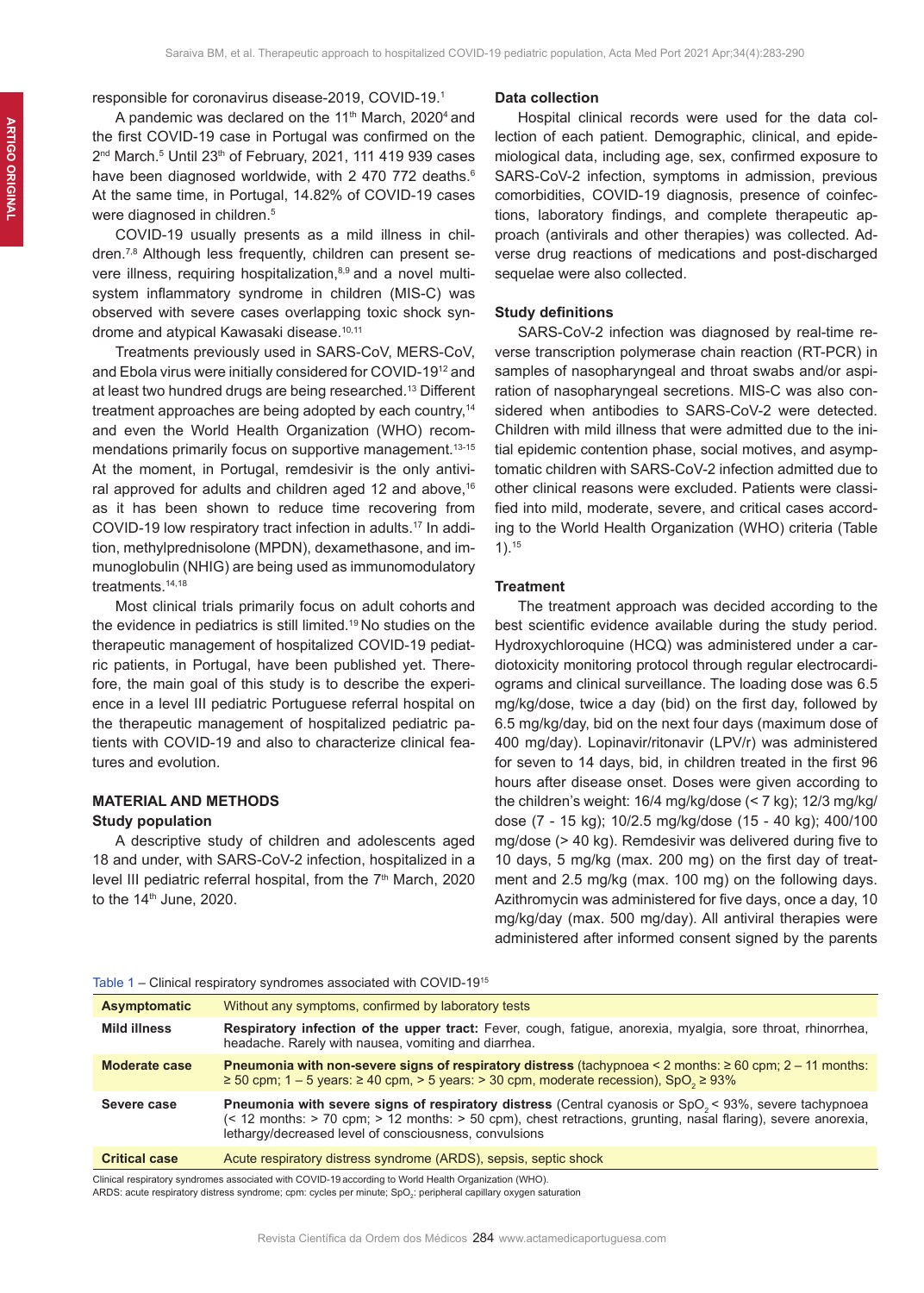or caretakers and the approval by the pharmacy committee at our hospital. MPDN was given as 2 mg/kg/day for five days followed by steroid tapering and NHIG was administered intravenously for two days, 1 g/kg/day.

#### **Statistical analysis**

The data was mostly presented as categorical variables except for age. Also, age does not follow a normal distribution.

Chi-square and Fischer's exact probability test were used to study associations between categorical variables. The Chi-square test was used to analyze the statistical significance between the presence of coinfections or comorbidities and treatment. It was also used to study the statistical significance between the presence of anemia, lymphopenia, elevated C-reactive protein, fibrinogen, D-dimer, ferritin or troponin and treatment. Finally, the Fischer's exact probability test was used to study statistical significance between elevated procalcitonin, lactate dehydrogenase or brain natriuretic peptide and treatment. *P*-values of < 0.05 were considered statistically significant. All the analyses were carried out using SPSS 26®.

#### **RESULTS**

A total of 200 cases of SARS-CoV-2 infection were followed in this period. Among these, 80 were hospitalized, but only 37 of them were admitted due to COVID-19.

Twenty-one (57%) were female, the median age was one year old (range 23 days – 18 years), with 13 (35%) over 10 years old, 12 (32%) between one to 12 months and three (8%) were newborns. Sixteen (43%) patients had preexisting medical conditions. The most frequent symptoms were cough (26; 70%), fever (24; 65%), and respiratory distress (20; 54%) (Table 2).

Patients with COVID-19 were admitted due to pneumonia (14; 38%), sepsis (2; 5%), MIS-C (2; 5%), myocarditis without MIS-C criteria (1: 3%), acute respiratory distress syndrome (ARDS) (1; 3%), mild illness (10; 27%), or mild illness with severe comorbidities (7; 19%). Four children (11%) were admitted to the intensive care unit (ICU): a 2-month-old girl with bronchopulmonary dysplasia and chronic renal disease with pneumonia; a 10-year-old girl with dilated cardiomyopathy and myocarditis; a 13-year-old boy with MIS-C with multi-organ dysfunction and a 4-monthold boy with lymphangioleiomyomatosis with ARDS and cardiac dysfunction (Table 2).

| Table 2 – Demographic, epidemiological, clinical characteristics of 37 COVID-19 hospitalized children |  |  |
|-------------------------------------------------------------------------------------------------------|--|--|
|-------------------------------------------------------------------------------------------------------|--|--|

| Demography               | $n$ (%)    | <b>Symptoms</b>                 | $n$ (%)  | <b>Children with comorbidities</b>   | $n$ (%)     |
|--------------------------|------------|---------------------------------|----------|--------------------------------------|-------------|
| <b>Sex</b>               |            | Cough                           | 26 (70%) | Total of children with comorbidities | 16 (43%)    |
| Female                   | 21(57%)    | Fever                           | 24 (65%) | Asthma                               | 3(8%)       |
| Male                     | 16 (43%)   | Respiratory distress            | 20 (54%) | Congenital heart disease a           | 3(8%)       |
|                          |            | Vomiting                        | 15 (41%) | Chromosomal abnormalities b          | 2(5%)       |
| Age                      |            | Anorexia                        | 14 (38%) | Chronic kidney disease               | 2(5%)       |
| Newborn (< 28 days)      | 3(8%)      | Rhinorrhea                      | 13 (35%) | JIA under immunosuppression          | 2(5%)       |
| $1 - 12$ months          | 12 (32%)   | Fatigue                         | 10 (27%) | Short bowel syndrome                 | 1(3%)       |
| $1 - 5$ years            | 5(14%)     | Diarrhea                        | 8(22%)   | Sickle cell anemia                   | 1(3%)       |
| $5 - 10$ years           | $4(11\%)$  | Skin lesions                    | 7(19%)   | Bronchopulmonary dysplasia           | 1(3%)       |
| $\geq 10$ years          | 13 (35%)   | Sore throat                     | 6(16%)   | Lymphangioleiomyomatosis (LAM)       | 1(3%)       |
| Minimum age              | 23 days    | Myalgia                         | 5(14%)   | <b>None</b>                          | 21(57%)     |
| Maximum age              | 18 years   | Chest pain                      | 4 (11%)  |                                      |             |
| Median age               | 1 year     | Anosmia                         | 3(8%)    | Patients with comorbidities treated  |             |
| <b>IQR</b>               | [0,56; 10] | Headache                        | 3(8%)    | $p$ -value (95% CI) $c$              | 11/16 (69%) |
|                          |            | <b>Bilateral conjunctivitis</b> | 2(5%)    |                                      | $p = 0.117$ |
|                          |            | Convulsion                      | 1(3%)    |                                      |             |
| <b>Exposure COVID-19</b> | $n$ (%)    |                                 |          | COVID-19 diagnoses in admission      | $n$ (%)     |
| Confirmed                | 21(57%)    |                                 |          | <b>Mild illness</b>                  | 10(27%)     |
| <b>Unknown</b>           | 16 (43%)   |                                 |          | Mild illness with comorbidities      | 7(19%)      |
|                          |            |                                 |          | Pneumonia                            | 14 (38%)    |
|                          |            |                                 |          | <b>Sepsis</b>                        | 2(5%)       |
|                          |            |                                 |          | MIS-C + Myocarditis                  | 2(5%)       |
|                          |            |                                 |          | <b>ARDS</b>                          | 1(3%)       |
|                          |            |                                 |          | <b>Mvocarditis</b>                   | 1(3%)       |

ARDS: acute respiratory distress syndrome; CI: confidence interval; Immunosup: immunosuppressive therapy; IQR: interquartile range; JIA: juvenile idiopathic arthritis; MIS-C: multisystem inflammatory syndrome in children; LAM: lymphangioleiomyomatosis.

**<sup>a</sup>** *Ostium secundum* interatrial communication; dilated cardiomyopathy, perimembranous interventricular communication; **<sup>b</sup>** Trisomy 18; 15 q microdeletion syndrome; **<sup>c</sup>** Chi-square test was used to calculate statistical significance between the presence of comorbidities and treatment which was not found.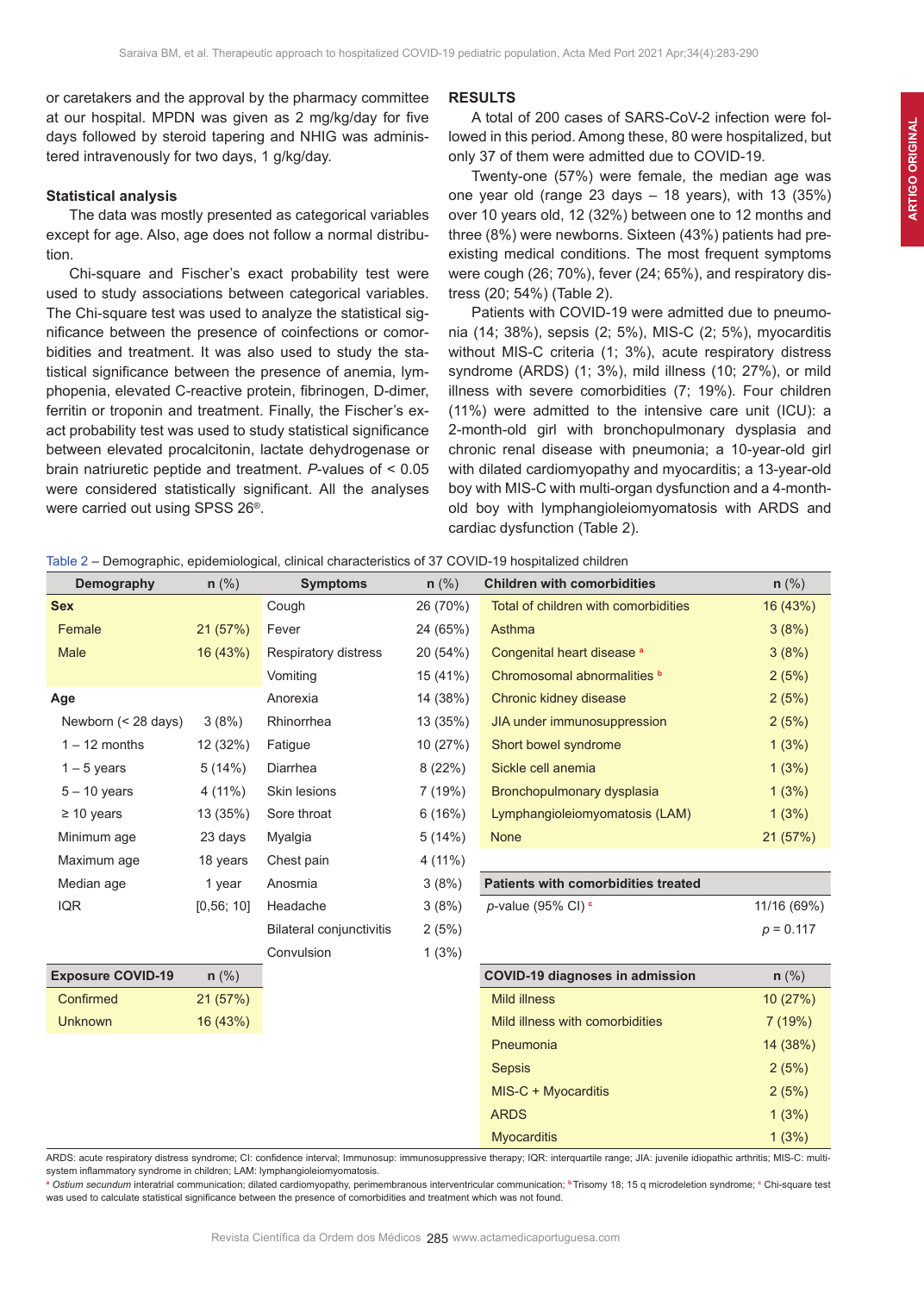| Table 3 – Coinfection and laboratory workup of 37 COVID-19 hospitalized children |  |  |  |  |  |
|----------------------------------------------------------------------------------|--|--|--|--|--|
|----------------------------------------------------------------------------------|--|--|--|--|--|

| <b>Patients with coinfections</b>   | $n$ (%)   |                                    |                     | Laboratory findings** |                        |                       |
|-------------------------------------|-----------|------------------------------------|---------------------|-----------------------|------------------------|-----------------------|
| Total of patients with coinfections | 13 (35%)  |                                    | <b>Total number</b> | <b>Treated with</b>   |                        |                       |
| <b>Rhinovirus</b>                   | 5(14%)    | <b>Parameter</b>                   | of patients         | antivirals            | Non-treated<br>$n$ (%) | p-value<br>(95% CI) b |
| <b>Adenovirus</b>                   | 3(8%)     |                                    | $n$ (%)             | $n$ (%)               |                        |                       |
| Mycoplasma pneumoniae               | 1(3%)     | Hemoglobin $< 11.0$ g/L            | 24/37 (64%)         | 14/20 (70%)           | 10/17 (59%)            | $p = 0.447$           |
| <b>Enterovirus</b>                  | 1(3%)     | Lymphocytes $< 2.7 \times 10^9$ /L | 17/37 (46%)         | 9/20(45%)             | 8/17(47%)              | $p = 0.431$           |
| Parainfluenza 1                     | 2(5%)     | $CRP > 5.0$ mg/L                   | 24/37 (64%)         | 15/20 (75%)           | 9/17(53%)              | $p = 0.699$           |
|                                     |           | Procalcitonin > 0.5 ng/mL          | 7/37 (19%)          | 7/20 (35%)            | 0/17(0%)               | $p = 0.680$           |
| Pneumocystis jirovecii              | 2(5%)     | $IL6 > 6$ pg/mL                    | 6/8 (16%)           | 6/8(75%)              | $0/0(0\%)$             | ***                   |
| Influenza B                         | $1(2\%)$  | Fibrinogen $> 1.70$ g/L            | 23/37 (62%)         | 13/20 (65%)           | 10/17 (59%)            | $p = 0.699$           |
| <b>Metapneumovirus</b>              | 1(3%)     | D-dimer $> 230$ $\mu$ g/L          | 29/37 (78%)         | 16/20 (80%)           | 13/17 (76%)            | $p = 0.763$           |
| <b>Respiratory syncytial virus</b>  | 1(3%)     | Ferritin $> 100$ ng/mL             | 18/37 (49%)         | 8/20 (40%)            | 10/17 (59%)            | $p = 0.134$           |
|                                     |           | Troponin $-1 > 1.9$ pg/mL          | 14/37 (38%)         | 11/20 (55%)           | 3/17(18%)              | $p = 0.330$           |
| Patients with more than one agent   | $4(11\%)$ | $LDH > 300$ U/L                    | 32/37 (86%)         | 18/20 (90%)           | 14/17 (82%)            | $p = 1.000$           |
| <b>None</b>                         | 24 (65%)  | $BNP > 100$ pg/mL                  | 8/12(67%)           | 8/10 (80%)            | 0/2(0%)                | $p = 0.005$           |
|                                     |           |                                    |                     |                       |                        |                       |

# **Patients with coinfections treated** 7/13 (54%) *p* value (95% CI) **<sup>a</sup>** (*p* = 0.985)

BNP: brain natriuretic peptide; CI: confidence interval; CRP: C- reactive protein; LDH: lactate dehydrogenase; IL6: interleukin-6.

**<sup>a</sup>** Chi-square test was used to calculate statistical significance between the presence of coinfections and treatment which was not found. **<sup>b</sup>**Statistical significance between the presence of anemia, lymphopenia, elevated CRP, fibrinogen, D-dimer, ferritin or troponin and treatment was calculated by the Chi-square test. Statistical significance between elevated procalcitonin, LDH or BNP and treatment was calculated by Fischer's exact probability test. Elevated BNP was the only laboratory parameter that showed a statistically significant association with treatment. \*\* Most laboratory workup was analyzed from the whole population (n = 37, among which 20 were treated and 17 non-treated), except BNP, which was only analyzed in 12 patients - 10 treated and two non-treated -, and IL-6, requested in eight children, all of them treated. **\*\*\***As we do not present information about IL-6 for non-treated patients, it was not possible to analyse a statistic association between treatment and variation of IL-6.

Coinfections were detected by polymerase chain reaction (PCR) and reported in 13 (35%) children: *rhinovirus* (5; 14%), *adenovirus* (3; 8%), *Mycoplasma pneumoniae*  (1; 3%), *Pneumocystis jiiroveci* (2; 5%), and *influenza* B (1; 3%). Four (11%) patients presented coinfection with more than one agent (Table 3).

Laboratory workup showed anemia (24; 65%), elevated lactate dehydrogenase (LDH) (32; 86%), D-dimer (29; 78%), and C-reactive protein (CRP) (24; 65%). (Table 3).

Antiviral therapy was proposed for 20 (59%) patients, including mild disease with comorbidities (3), and moderate (5), severe (6), or critical (6) disease. No statistically significant association was found between the presence of comorbidities ( $p = 0.117$ ) or coinfections ( $p = 0.985$ ) and treatment. (Tables 2 and 3). Also, statistical significance was studied between each laboratory parameter and treatment (Table 3), but it was only significant between elevated brain natriuretic peptide (BNP) and treatment (*p* = 0.005).

Hydroxychloroquine (HCQ) was administered in 13 (35%) patients, in monotherapy (8; 22%) or combined with lopinavir/ritonavir (LPV/r) (4; 11%) or with azithromycin (1; 3%) when *Mycoplasma pneumoniae* coinfection was present. LPV/r was administered in 8 (22%) patients (five in monotherapy) and three (8%) were treated with remdesivir (Table 4).

Children admitted due to mild illness without risk factors (10; 27%) did not receive therapy. In mild disease with preexisting medical conditions (7; 19%), therapy was decided on a case-by-case basis.

Focusing on moderate cases of pneumonia (7; 19%), two patients (5%) did not receive antiviral treatment due to

favorable clinical evolution. The other cases of pneumonia (5; 14%) were treated with HCQ (1; 3%), LPV/r (2; 5%), and HCQ combined with LPV/r (2; 5%) (Table 5). Cases of hypoxemic pneumonia with severe signs of respiratory distress (6; 16%) were treated with HCQ (3; 8%), and HCQ combined with LPV/r (2; 5%) or azithromycin (1; 3%) when coinfection with *Mycoplasma pneumoniae* was present. Critical cases (7; 19%) included sepsis in a patient with less than three months of age treated with LPV/r (2; 5%); MIS-C

Table 4 – Therapies administered in 37 COVID-19 hospitalized children

| <b>Antiviral therapy</b>                        | $n$ (%)  |
|-------------------------------------------------|----------|
| <b>HCO</b>                                      | 8(22%)   |
| I PV/r                                          | 4(11%)   |
| $HCO + LPV/r$                                   | 4(11%)   |
| $H CQ + azithromycin$                           | 1(3%)    |
| Remdesivir                                      | 3(8%)    |
| Total number of children with antiviral therapy | 20 (54%) |
| No antiviral therapy                            | 17 (46%) |
| Immunomodulatory therapy                        | $n$ (%)  |
| Methylprednisolone (MPDN)                       | 3(8%)    |
| Immunoglobulin (NHIG)                           | 3(8%)    |
| <b>Other therapies</b>                          | $n$ (%)  |
| Antibiotics                                     | 16 (43%) |
| Enoxaparin                                      | 2(5%)    |
| Oseltamivir                                     | 1(3%)    |
| Oxygen                                          | 7 (19%)  |
| Inhaled bronchodilators                         | 16 (43%) |
| Inhaled corticosteroids                         | 16 (43%) |
| Invasive mechanical ventilation                 | 3(8%)    |
| Inotropic support                               | 3(8%)    |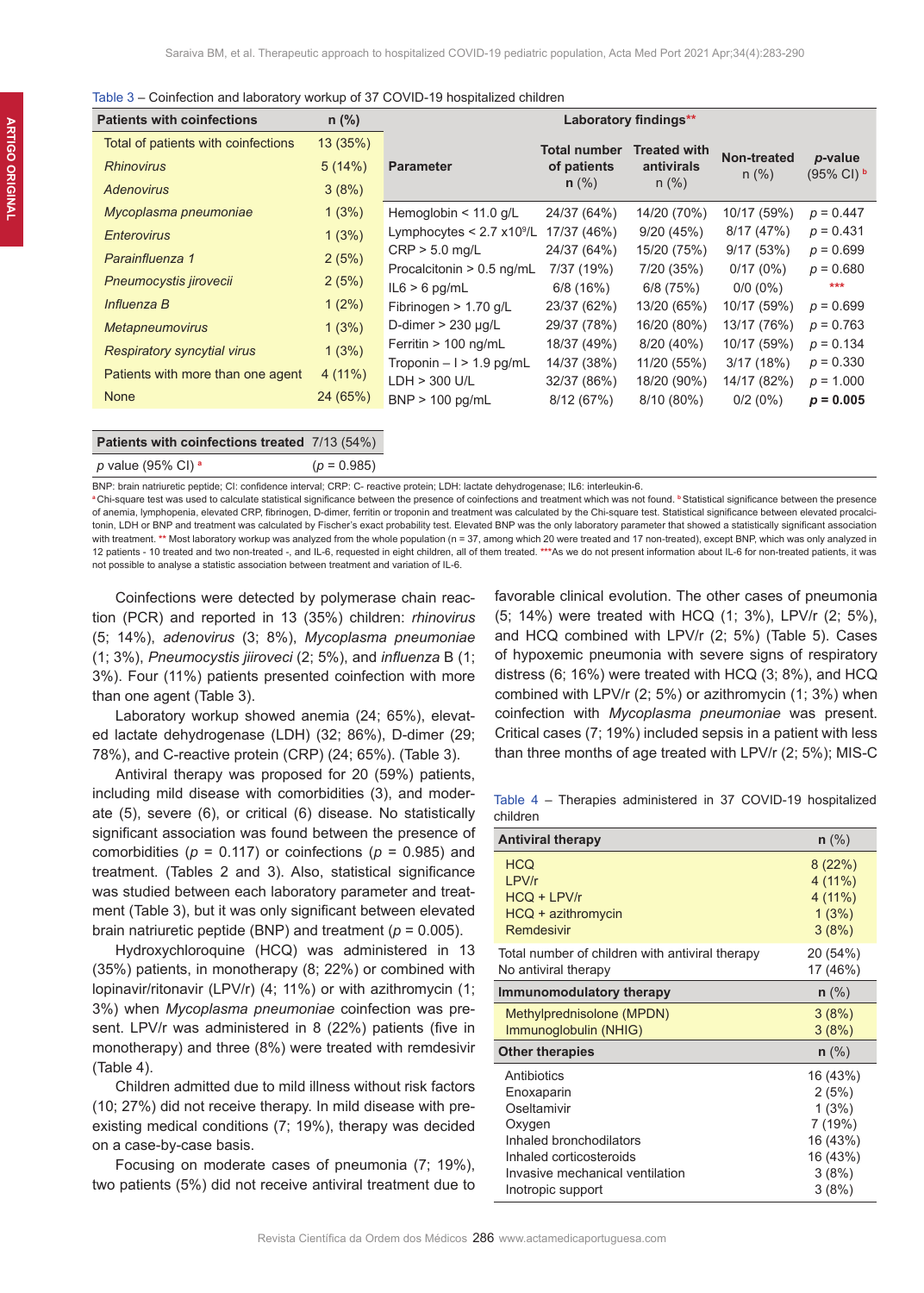|  |  | Table 5 - Therapeutic management according to clinical syndrome in 37 COVID-19 hospitalized children |  |  |
|--|--|------------------------------------------------------------------------------------------------------|--|--|
|  |  |                                                                                                      |  |  |

| <b>Clinical syndrome (WHO)</b> | $n$ (%) | <b>COVID-19 diagnoses</b>                   | $n$ (%)         | <b>Treatment approach</b>                         | $n$ (%)                          |
|--------------------------------|---------|---------------------------------------------|-----------------|---------------------------------------------------|----------------------------------|
| Mild illness + No risk factor  | 10(27%) | <b>Mild illness</b>                         | 10 (27%) No AVT |                                                   | 10(27%)                          |
| Mild illness + Comorbidities   | 7(19%)  | Comorbidities                               | 7 (19%)         | <b>HCQ</b><br>No AVT                              | 3(8%)<br>$4(11\%)$               |
| Moderate case                  | 7(19%)  | Pneumonia                                   | 7(19%)          | <b>HCQ</b><br>LPV/r<br>$HCO + LPV/r$<br>No AVT    | 1(3%)<br>2(5%)<br>2(5%)<br>2(5%) |
| Severe case                    | 6(16%)  | Pneumonia                                   | 6(16%)          | <b>HCQ</b><br>$HCO + LPV/r$<br>HCQ + azithromycin | 3(8%)<br>2(5%)<br>1(3%)          |
| <b>Critical case</b>           | 7(19%)  | Sepsis <sup>a</sup>                         | 2(5%)           | LPV/r                                             | 2(5%)                            |
|                                |         | Pneumonia b                                 | 1(3%)           | No AVT                                            | 1(3%)                            |
|                                |         | Myocarditis <b>b</b>                        | 1(3%)           | Remdesivir                                        | 1(3%)                            |
|                                |         | MIS-C with multi-organ dysfunction <b>b</b> | 1(3%)           | HCQ + MPDN + NHIG                                 | 1(3%)                            |
|                                |         | MIS-C with myocarditis                      | 1(3%)           | Remdesivir + MPD + NHIG                           | 1(3%)                            |
|                                |         | ARDS <sup>b</sup>                           | 1(3%)           | Remdesivir + MPD + NHIG                           | 1(3%)                            |

a Two patients aged under three months of age with viral sepsis upon admission; <sup>b</sup> Four patients admitted in the ICU; ARDS: acute respiratory distress syndrome; HCQ: hydroxychloroquine; IMV: invasive mechanical ventilation; LPV/r: lopinavir/ritonavir; MPDN: methylprednisolone; MIS-C: multisystem inflammatory syndrome in children; NHIG: normal human immunoglobulin; No AVT: no antiviral treatment

with multi-organ dysfunction treated with HCQ (1; 3%) and three patients treated with remdesivir: the child with dilated cardiomyopathy and myocarditis (1; 3%); MIS-C with myocarditis (1; 3%); and ARDS (1; 3%). One critical patient with pneumonia did not receive treatment according to the clinical evolution.

Clinical or laboratory improvement was observed usually 24 to 72 hours after the beginning of antiviral therapy.

NHIG associated with MPDN was used in children with MIS-C (2; 5%) and ARDS (1; 3%) with a favorable evolution after 24 to 48 hours of treatment. Antibiotics were used in 16 (43%) patients due to suspected respiratory bacterial infection, including ceftriaxone, amoxicillin with clavulanate, cefuroxime, and clindamycin. Infants less than three months old were treated with ampicillin, cefotaxime, and gentamycin. MIS-C patients were initially treated with vancomycin, ceftriaxone, and clindamycin. Two patients with *Pneumocystis jiiroveci* coinfection received cotrimoxazole. Oseltamivir was used in a patient with *influenza* B coinfection (Table 4).

Oxygen therapy was required in seven (19%) patients during a median of five days and other three (8%) required invasive mechanical ventilation (IMV) for a median of eight days. Inhaled therapy with bronchodilators and corticosteroids was used in 16 (43%) patients. Prophylactic enoxaparin was administered in two adolescents: one with sickle-cell disease and severe COVID-19 pneumonia and the other with MIS-C with multi-organ dysfunction. Inotropic support was needed in patients with myocarditis (1; 3%), MIS-C (1; 3%) and ARDS (1; 3%).

Adverse drug reactions were seen in three patients who received LPV/r with nausea and vomiting, but with no need to discontinue therapy. Among the 13 patients who received HCQ, regular electrocardiograms were undertaken and only two had to discontinue HCQ temporarily (24 hours) due to prolonged QT interval (QTc) > 500 msec.

At the three-month follow-up, three children reported sequelae: An infant with bronchopulmonary dysplasia who had increased need of long-term oxygen therapy; an adolescent with MIS-C and multi-organ dysfunction had significant weight loss, muscular atrophy and myocardial scar tissue detected by cardiac magnetic resonance; And the child with dilated cardiomyopathy and myocarditis had an unfavorable evolution due to worsening cardiac function requiring heart transplantation.

#### **DISCUSSION**

Studies from the US or China have demonstrated that children are overall less affected by COVID-19 and usually present with mild illness without the need for hospital care.7-9 This tendency was also seen in our data, as 90% presented mild disease. Our data may overestimate serious presentations in children, as our hospital was the first tertiary pediatric hospital in Portugal receiving COVID-19 hospitalized patients from other regions of the country.

Currently, the main reason for starting an antiviral treatment is severe or critical illness, according to international guidelines, although differences between local guidelines and variation along the pandemic were noted.13-15 Our initial approach was remarkably more invasive, in accordance with the first Chinese pediatric cohort that proposed infants as more prone to severe illness.<sup>20</sup>

Pre-existing medical conditions were initially proposed as likely major risk factors influencing and worsening patients' prognosis, especially in adults.<sup>22</sup> Children with obesity, severe genetic, neurologic, respiratory and metabolic disorders, congenital heart disease, diabetes, asthma, and secondary immunosuppression were considered at risk for severe COVID-19.<sup>22</sup> However, according to the Centers for Disease Control and Prevention (CDC), there is limited data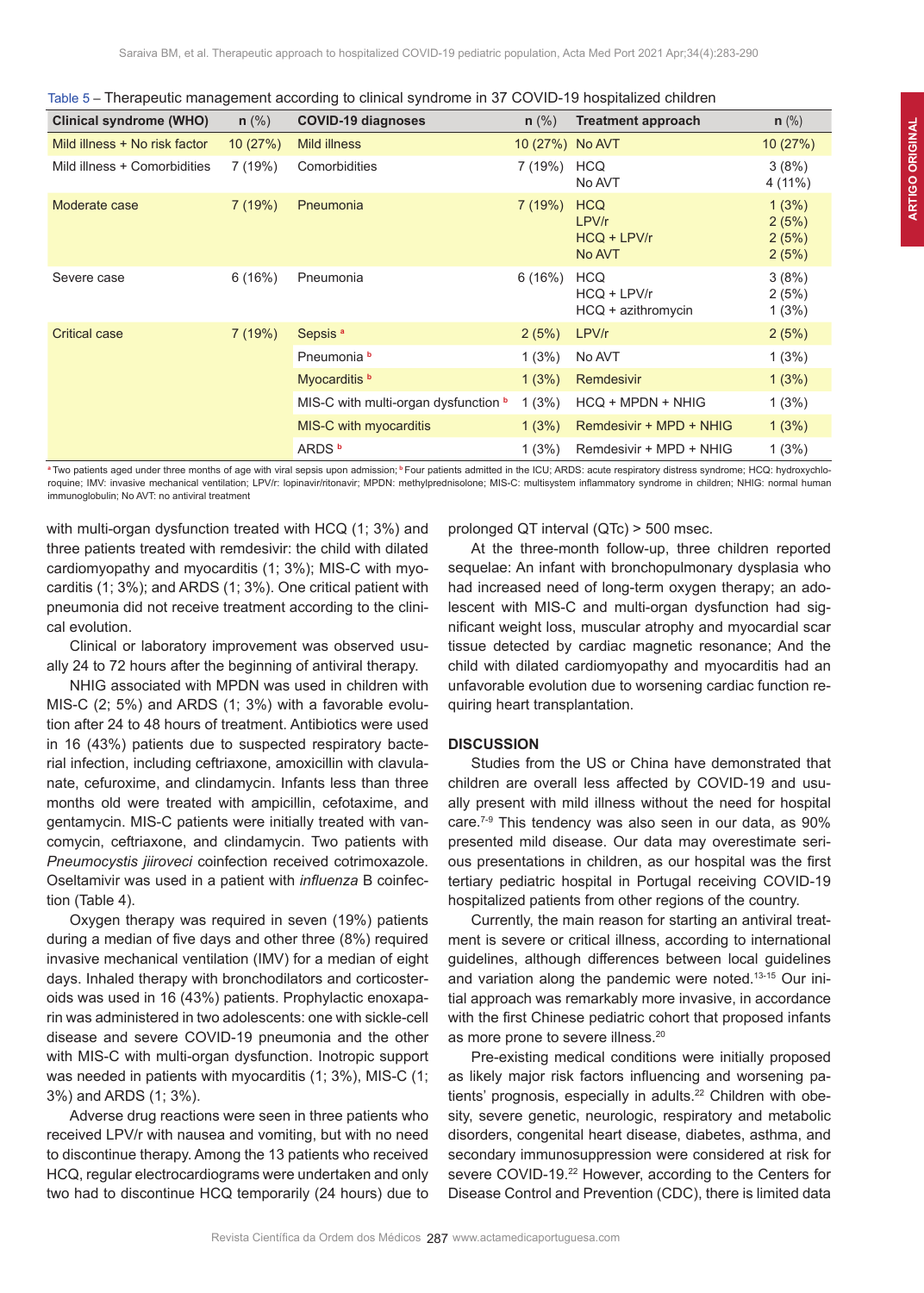about the impact of underlying medical conditions and the increased severity of COVID-19.<sup>22</sup> In the initial phase of our study, patients with comorbidities were treated even if the symptoms were mild. Throughout the last four months, as clinical experience was gained, we changed our treatment approach and started to put more emphasis on severe disease instead of previous risk factors, except in cases of severe comorbidities, such as complex congenital cardiopathies.

Looking at our population, three out of four ICU admitted patients had comorbidities, warning us that prior clinical conditions might still predispose patients to severe presentations. In addition, Gotzinger F *et al* has seen an association between comorbidities and ICU admissions.<sup>8</sup>

Coinfections have been proposed as a co-factor for treatment and prognosis as they have been associated with severe cases.<sup>23</sup> In our study, it is important to understand that clinical severity could have been associated with co-infecting microorganisms and not necessarily due to COVID-19. Therefore, it is crucial to understand the impact of co-infection in disease progression and severity and, consecutively, in the treatment approach.

In the literature, the laboratory parameters have been related with a worse prognosis, $24$  including lymphopenia, elevated CRP, LDH, D-dimers, fibrinogen, ferritin, procalcitonin, interleukin-6 (IL-6), BNP. As such, in our study, the children proposed for antiviral treatment had most of these parameters altered, which might be associated to disease severity. Moreover, elevated BNP presented a statistically significant association with treatment (Table 3).

Chest CT-scan abnormalities present a large variability as they have been seen even in asymptomatic patients and can overlap with other viral infections.<sup>25</sup> Therefore, radiological findings of pneumonia can help stratifying risk and disease progression, but the treatment decision must be done according to both clinical severity and imaging findings.<sup>25</sup>

HCQ was the most frequently used antiviral especially during the first two months of the pandemic in Portugal (March and April), just like in other institutions in Europe,<sup>8</sup> according to the available experience.<sup>13</sup> However, the current findings are controversial. The efficacy of HCQ was not proven and the benefits *in vivo* are still not known.26 Our experience with HCQ included patients with mild illness and comorbidities, moderate and severe cases, and one critical patient, all leading to a full recovery. Clinical trials in pediatrics might have had different results as infections were less complicated compared to adults, demystifying the possibility of different treatment responses between adults and children.

Eight patients received LPV/r, all with favorable clinical prognosis. LPV/r was, initially, an alternative treatment for COVID-19 as it showed differences in mortality in SARS-CoV infection and *in vitro* activity against MERS-CoV.13 However, until now, and despite the promising evolution of our patients when administered during the first 96 hours of disease, little evidence of its benefits *in vivo* has been found.<sup>27</sup>

The WHO discontinued HCQ and LPV/r treatment as arms for COVID-1926 converting remdesivir to our current, main antiviral weapon against this disease. Wang Y *et al*<sup>17</sup> and Beigel J *et al<sup>28</sup>* showed that remdesivir presents benefits on shortening recovery from COVID-19 in clinical trials under oxygen or IMV. Regarding patients admitted to the ICU, Pasquini Z et a<sup>p9</sup> states that this drug might be associated with a significant beneficial effect on survival. However, it was also observed by Spinner C *et al*30 that a 10-day course of remdesivir, did not make a significant difference in the clinical status of patients with moderate disease. Clinical trials of remdesivir are still ongoing, including in pediatrics.19

Remdesivir is available in Portugal for patients who fit the criteria of evidence of COVID-19 pneumonia with positive SARS-CoV-2 PCR, receiving oxygen due to low peripheral oxygen saturation (SpO<sub>2</sub> < 94%).<sup>16,31</sup> It was used in our hospital in three critical patients who had these criteria with a diagnosis of MIS-C and ARDS. It can be given to adults and children older than 12 years of age or with a weight over 40 kg, and it can also be prescribed for *off-label use* in patients younger than 12 years old or with a weight between 3.5 and 40 kg.16,31 Therefore, infants and children who are suitable for *off-label use* prescribing might not be able to receive this therapy in time, while waiting for permission related with *off-label* treatment.

The effectiveness of adjuvant therapies with NHIG is being evaluated in various randomized clinical trials but still no quality evidence is available. 13 However, the main focus of using NHIG was, in our department and abroad, not only in ARDS<sup>32</sup> but also in MIS-C cases due to the presence of immune dysregulation and its similarities to atypical-Kawasaki disease, which makes this therapy a crucial treatment in critical cases.<sup>33</sup> Other immunomodulatory therapies are corticosteroids, such as dexamethasone, which has shown promising results in reducing death in the advanced phases of the disease in adults, including patients receiving oxygen or IMV but not in patients with no respiratory support.<sup>18</sup> We have used MPDN in three patients: one with ARDS, given our previous experience with this drug use and as an alternative for dexamethasone;<sup>34</sup> and two with MIS-C to control the inflammation. Recent findings have demonstrated that MPDN in an early stage of the disease, in low-dose and short-term administration is associated with better clinical outcomes, such as the more rapid resolution of hypoxia, a lower need for IMV, and a shorter hospital stay,<sup>34</sup> making this immunomodulator a promising treatment in managing severe COVID-19 cases.

Finally, in adults, the thrombotic risk related with COVID-19 has been stated and the use of anticoagulant therapy appears to be associated with a better prognosis.<sup>35</sup> There are only a few guidelines regarding anticoagulation in COVID-19 and none of them applies to pediatric patients.<sup>36</sup> Therefore, we only proposed the use of thromboprophylaxis in immobilized hospitalized adolescents with severe to critical disease.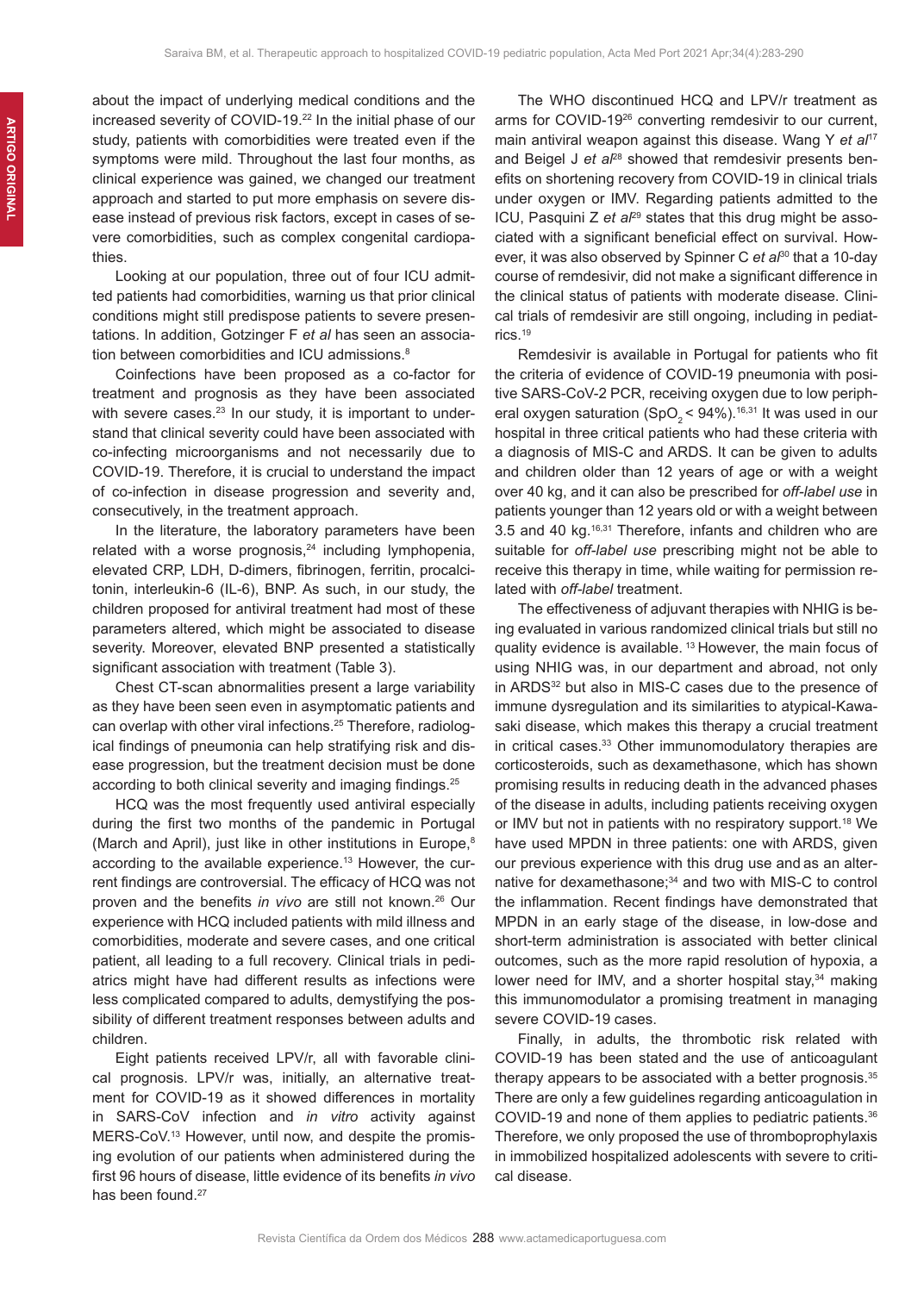Table 6 – Proposal for the therapeutic approach of hospitalized children with COVID-19

| Therapy should focus, at first, in this stage, including:<br>• Clinical surveillance<br>• Clinical stabilization<br>• Monitoring of symptoms and clinical evolution                                                                          |
|----------------------------------------------------------------------------------------------------------------------------------------------------------------------------------------------------------------------------------------------|
| Consider in severe and critical cases according to WHO criteria <sup>15</sup> (Table 1)                                                                                                                                                      |
| Consider in cases of:                                                                                                                                                                                                                        |
| In selected cases:<br>• In severe or critical cases in which thrombotic risk is stated.                                                                                                                                                      |
| In selected cases:<br>• If bacterial infection suspected<br>Proposal for a therapeutic approach of bospitalized children with COVID-19, ARDS: acute respiratory distress syndrome: MIS-C: multisystem inflammatory syndrome in children: WHO |
|                                                                                                                                                                                                                                              |

Proposal for a therapeutic approach of hospitalized children with COVID-19. ARDS: acute respiratory distress syndrome; MIS-C: multisystem inflammatory syndrome in children; WHO: World Health Organization

Secondary adverse drug reactions were only found in HCQ and LPV/r. Only two patients had to suspend antiviral therapy, suggesting that, overall, antivirals seem safe in children. However, the use of HCQ was always under clinical surveillance through medical protocols regarding cardiotoxicity as we have done in our department.

Although three patients reported post-discharge sequelae, most children fully recovered from the disease and hospitalization. This was also seen in other European countries,<sup>8</sup> sustaining that COVID-19 is, in general, a benign viral disease in the pediatric population. Caution is needed nonetheless, and the long-term evolution, especially in those with pneumonia, is still not known.37,38

The clinical and therapeutic approach of hospitalized COVID-19 patients in our hospital have changed over time, according to our growing experience and the most recent scientific data. In order to face this emergent disease, it was crucial to have a prompt treatment approach for severe and critical cases that included not only antiviral therapy but also immunomodulators, prophylactic anticoagulants, and other supportive treatment. Therefore, we suggest that treatment should be defined by several steps, as shown in Table 6.

The main limitation of this study focuses on being a single center observational study. Furthermore, as a tertiary hospital, we received most of the moderate, severe, and critical cases from a significant part of our country, leading us to have more severe cases than expected. Regarding the use of antiviral therapy, it is important to understand that the favorable clinical evolution that we have observed can also be related with the natural course of the disease or other variables that were not studied. Finally, the fact that we were changing our approach along the way, led us to decide on different therapies at different times.

# **CONCLUSION**

Our study represents one of the first pediatric cohorts of hospitalized COVID-19 patients in our country. As seen in cohorts from other countries, most children presented mild disease with a favorable clinical evolution. However, we observed a significant proportion of patients with severe and critical disease, such as pneumonia, sepsis, MIS-C and myocarditis, that was hospitalized and received treatment according to the most recent data by the time. Few postdischarged sequelae have been reported but follow-up reevaluation is needed in the future.

There is still scarce robust clinical evidence from most antiviral and immunomodulatory therapies, and the lack of clinical trials in pediatrics makes the definition of a treatment approach in children a real clinical challenge. More randomized studies are needed in order to understand the best treatment choice for our patients according to their clinical characteristics. Increasing our knowledge about this emergent disease will help us find weapons against the ongoing COVID-19 pandemic.

# **PROTECTION OF HUMANS AND ANIMALS**

The authors declare that the procedures were followed according to the regulations established by the Clinical Research and Ethics Committee and to the Helsinki Declaration of the World Medical Association updated in 2013.

# **DATA CONFIDENTIALITY**

The authors declare having followed the protocols in use at their working center regarding patients' data publication.

# **COMPETING INTERESTS**

The authors have declared that no competing interests exist.

# **FUNDING SOURCES**

No financial support was received by any author.